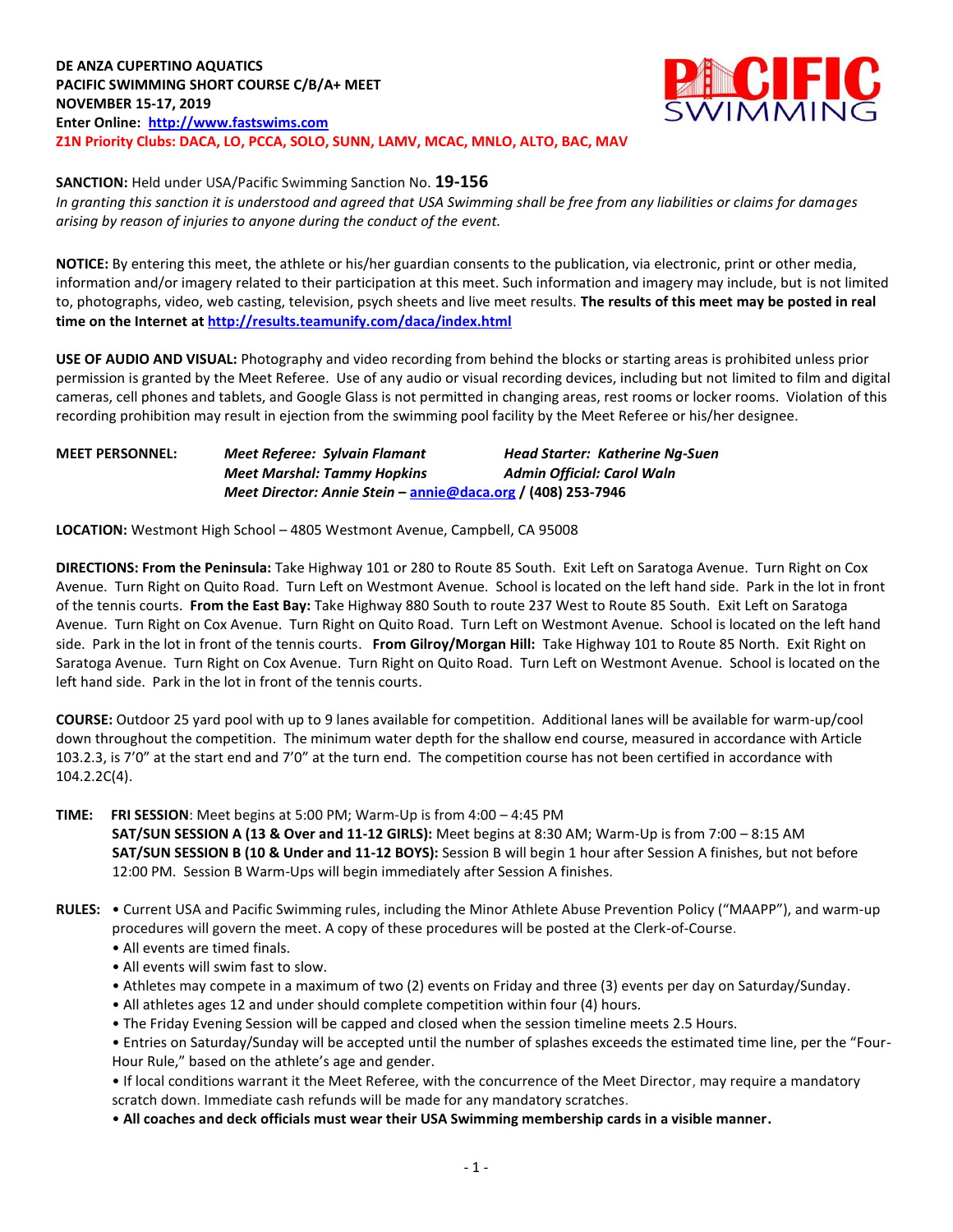• Athletes in the Friday PM Session must provide their own Timers. Athletes in the 500 Freestyle must provide their own lap counters.

• All Athletes in the 500 Free and 400 IM must have achieved a USA-S motivational "B" time standard for their age group and gender. "NO TIME" entries will NOT be accepted in the 400 IM, 9-10 200 IM, and 500 Freestyle events. Athletes must provide a time for seeding purposes. Coach verified times will be accepted.

**UNACCOMPANIED ATHLETES:** Any USA-S athlete-member competing at the meet must be accompanied by a USA Swimming member-coach for the purposes of athlete supervision during warm-up, competition and warm-down. If a coach-member of the athlete's USA-S Club does not attend the meet to serve in said supervisory capacity, it is the responsibility of the athlete or the athlete's legal guardian to arrange for supervision by a USA-S member-coach. The Meet Director or Meet Referee may assist the athlete in making arrangements for such supervision; however, it is recommended that such arrangements be made in advance of the meet by the athlete's USA-S Club Member-Coach.

**RACING STARTS:** Athletes must be certified by a USA-S member-coach as being proficient in performing a racing start, or must start the race in the water. It is the responsibility of the athlete or the athlete's legal guardian to ensure compliance with this requirement.

**RESTRICTIONS:** • Smoking and the use of other tobacco products is prohibited on the pool deck, in the locker rooms, in spectator

- seating, on standing areas and in all areas used by athletes, during the meet and during warm-up periods.
- Sale and use of alcoholic beverages is prohibited in all areas of the meet venue.
- No glass containers are allowed in the meet venue.
- No propane heater is permitted except for snack bar/meet operations.
- All shelters must be properly secured.
- Pets, with the exception of working service animals, are prohibited in the meet venue.
- Deck Changes are prohibited.

• Destructive devices, to include but not limited to, explosive devices and equipment, firearms (open or concealed), blades, knives, mace, stun guns and blunt objects are strictly prohibited in the swimming facility and its surrounding areas. If observed, the Meet Referee or his/her designee may ask that these devices be stored safely away from the public or removed from the facility. Noncompliance may result in the reporting to law enforcement authorities and ejection from the facility. Law enforcement officers (LEO) are exempt per applicable laws.

• Operation of a drone, or any other flying apparatus, is prohibited over the venue (pools, athlete/coach areas, spectator areas and open ceiling locker rooms) any time athletes, coaches, officials and/or spectators are present.

**ELIGIBILITY:** • Athletes must be current members of USA-S and enter their name and registration number on the meet entry card as they are shown on their Registration Card. If this is not done, it may be difficult to match the athlete with the registration and times database. The meet host will check all athlete registrations against the SWIMS database and if not found to be registered, the Meet Director shall accept the registration at the meet (a \$10 surcharge will be added to the regular registration fee). Duplicate registrations will be refunded by mail.

 Athletes in the "A" Division must have met at least USA Swimming Motivational "A" minimum time standard. Athletes in the "B" Division must have met at least the listed "B" minimum time standard. All entry times slower than the listed "B" time standard will be in the "C" Division.

Entries with **"NO TIME" will be ACCEPTED. Exception – 9-10 200 IM, 400 IM & 500 Freestyle (See Rules).**

 Entry times submitted for this meet may be checked against a computer database and may be changed in accordance with Pacific Swimming Entry Time Verification Procedures.

 Disabled athletes are welcome to attend this meet and should contact the Meet Director or Meet Referee regarding any special accommodations on entry times and seeding per Pacific Swimming policy.

 Athletes 19 years of age and over may compete in the meet for time only, no awards. Such athletes must have met standards for the 17-18 age group.

The athlete's age will be the age of the athlete on the first day of the meet.

**ENTRY PRIORITY:** Zone 1N athletes from DACA, LO, PCCA, SOLO, SUNN, LAMV, MCAC, MNLO, ALTO, BAC, MAV entering online must do so by 11:59 PM Wednesday, October 30<sup>th</sup> in order to receive priority acceptance to the meet. Surface mail entries must be postmarked by Monday, October 28<sup>th</sup> in order to receive priority acceptance to the meet. No athletes other than those from DACA, LO, PCCA, SOLO, SUNN, LAMV, MCAC, MNLO, ALTO, BAC, MAV may enter the meet until the priority period has concluded.

**ENTRY FEES:** \$4.00 per event plus an \$8.00 participation fee per athlete. Entries will be rejected if payment is not sent at time of request. No refunds will be made, except mandatory scratch downs.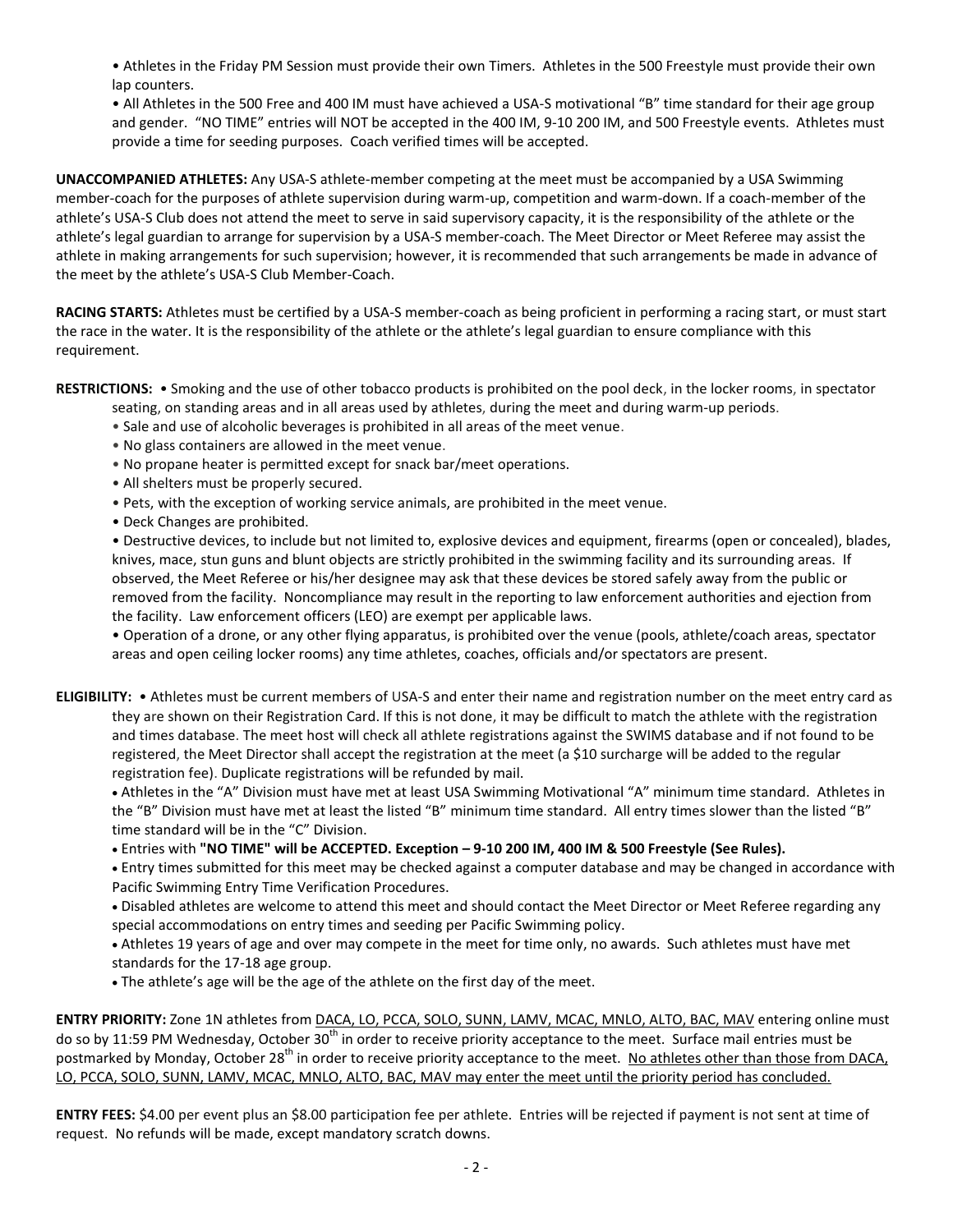**ONLINE ENTRIES:** You may enter this meet online at FastSwims or by U.S. mail. To enter online go to [http://www.fastswims.com](http://www.fastswims.com/) to receive an immediate entry confirmation. This method requires creation of a free account and payment by credit card. FastSwims charges a processing fee for this service, 6.5% of the total Entry Fees plus \$0.75 per transaction, regardless of number of athletes. Please note that the processing fee is a separate fee from the Entry Fees. If you do not wish to pay the processing fee, enter the meet using a mail entry. **Entering online is a convenience, is completely voluntary, and is in no way required or expected of an athlete by Pacific Swimming. Online entries will be accepted through Wednesday, November 6th at 11:59 PM.** LATE ENTRIES WILL NOT BE ACCEPTED. NO REFUNDS.

**MAILED OR HAND DELIVERED ENTRIES**: Entries must be on the attached consolidated entry form. Forms must be filled out completely and printed clearly with the athlete's best time. Entries must be postmarked by midnight, **Monday, November 4 th** or hand delivered by 6:30 p.m. Wednesday, November 6<sup>th</sup>. No late entries will be accepted. Requests for confirmation of receipt of entries should include a self-addressed envelope.

## **Make check payable to**: **De Anza Cupertino Aquatics or "DACA" Mail entries to: Annie Stein – Meet Director Hand deliver entries to: Annie Stein 1080 S. De Anza Blvd. 1080 S. De Anza Blvd. San Jose, CA 95129 San Jose, CA 95129**

**CHECK-IN:** The meet will be deck seeded. Athletes must check-in at the Clerk-of-Course. No event shall be closed more than 30 minutes before the scheduled start of the session. Close of check-in for remaining events shall be no more than 60 minutes before the estimated time of the start of the first heat of the event. Athletes who do not check in will not be seeded and will not be allowed to compete in that event.

**SCRATCHES:** Any athlete not reporting for or competing in an individual timed final event that they have checked in for shall not be penalized.

**AWARDS:** Individual events will be awarded in the A, B, and C division. Ribbons for First through Eighth place will be given to the following age groups 8 & U, 9-10, 11-12, 13 & Over. "A" time medals will be given to athletes achieving a new "A" time ("PC-A" for 8 & Under Athletes, USA-S "A" for 9 & Over Athletes), regardless of place achieved in the event. All awards must be picked up at the meet by coaches at the end of the meet. Awards will not be mailed.

**ADMISSION:** Free. Meet programs will not be available for purchase, but will be e-mailed to participating clubs prior to the meet.

**SNACK BAR & HOSPITALITY:** Food options (snack bar or food truck, TBD) will be available each day. Generous and friendly hospitality provided for officials, and coaches.

**MISCELLANEOUS:** No overnight parking is allowed. Facilities will not be provided after meet hours. All participating clubs are expected to provide lane timers based upon the number of athletes registered to swim each day. Club timing lanes for Saturday and Sunday will be assigned and coaches will be notified of assignments during the week prior to the meet.

**MINIMUM OFFICIALS:** Clubs must follow Zone 1 North rules for providing officials. Each club must provide officials for each session according to the number of athletes entered in that session, following the table below. Clubs that do not provide sufficient officials must provide coaches to act in the place of officials.

| Club athletes entered in session | <b>Trained and carded officials requested</b> |
|----------------------------------|-----------------------------------------------|
| $1 - 10$                         |                                               |
| 11-25                            |                                               |
| 26-50                            |                                               |
| 51-75                            |                                               |
| 76-100                           |                                               |
| 100 or more                      | 5 and up (1 for every 25 athletes)            |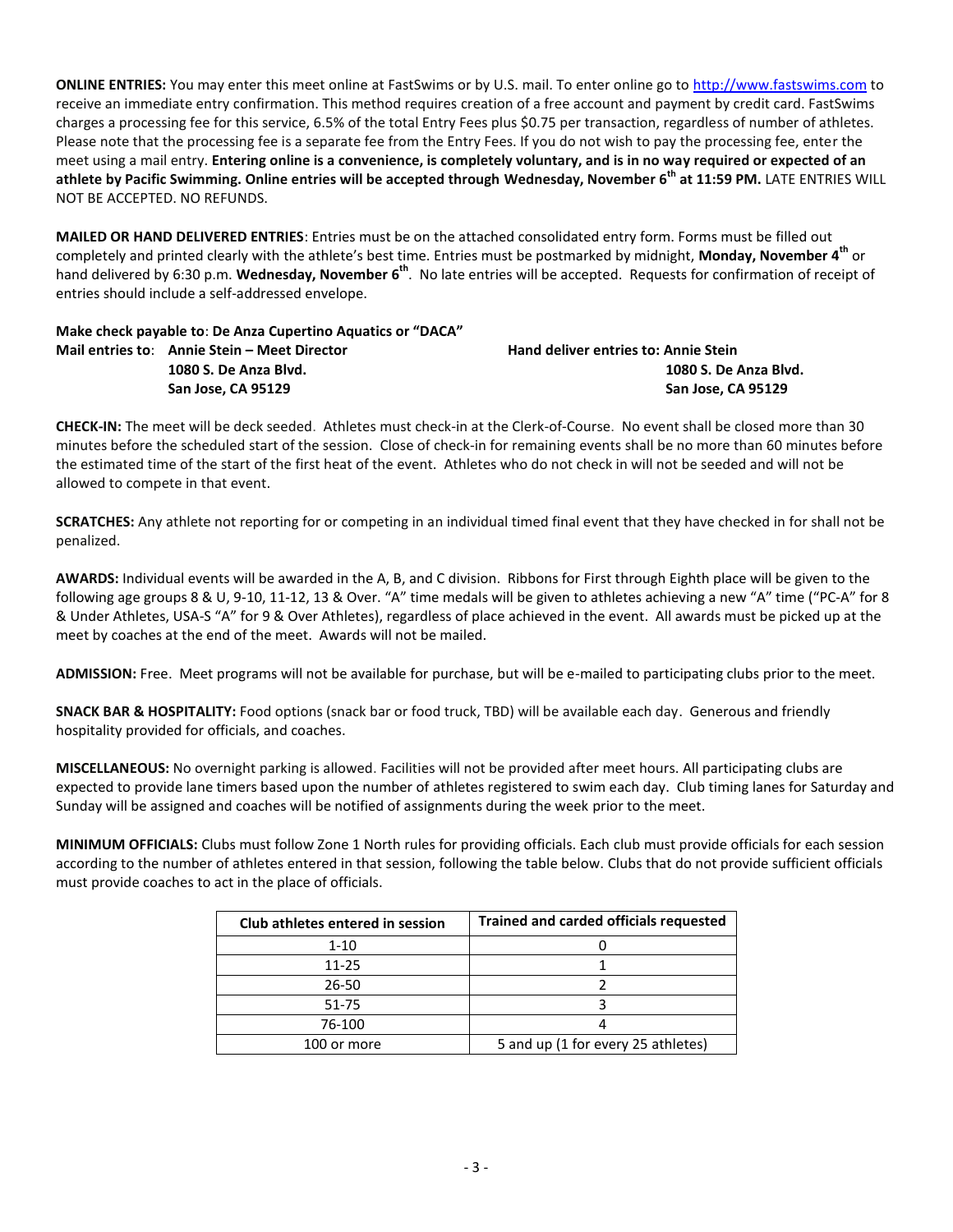## **EVENT SUMMARY**

|          | <b>FRIDAY</b> |               |                   | <b>SATURDAY</b> |           |        | <b>SUNDAY</b>     |               |               |               |  |  |
|----------|---------------|---------------|-------------------|-----------------|-----------|--------|-------------------|---------------|---------------|---------------|--|--|
| $9 - 10$ | $11 - 12$     | $13 - 18$     | <b>8 &amp; UN</b> | $9 - 10$        | $11 - 12$ | 13-18  | <b>8 &amp; UN</b> | $9 - 10$      | $11 - 12$     | $13 - 18$     |  |  |
| 200 IM   | 400 IM        | 400 IM        | 100 FR            | 200 FR          | 200 FR    | 100 FR | <b>25 FR</b>      | <b>100 FR</b> | <b>100 FR</b> | <b>200 FR</b> |  |  |
| 500 FR   | <b>500 FR</b> | <b>500 FR</b> | 25 BK             | 50 BK           | 50 BK     | 200 BK | <b>50 BK</b>      | 100 BK        | 100 BK        | 100 BK        |  |  |
|          |               |               | <b>50 BR</b>      | 100 BR          | 100 BR    | 100 BR | <b>25 BR</b>      | <b>50 BR</b>  | 50 BR         | 200 BR        |  |  |
|          |               |               | 25 FL             | 100 FL          | 100 FL    | 200 FL | <b>50 FL</b>      | <b>50 FL</b>  | 50 FL         | 100 FL        |  |  |
|          |               |               | 50 FR             | 50 FR           | 50 FR     | 200 IM | 100 IM            | 100 IM        | 200 IM        | <b>50 FR</b>  |  |  |
|          |               |               |                   |                 | 100 IM    |        |                   |               | 200 BR        |               |  |  |
|          |               |               |                   |                 | 200 BK    |        |                   |               | 200 FL        |               |  |  |

| GIRLS # | <b>EVENT</b>   | <b>BOYS#</b> |
|---------|----------------|--------------|
|         | 11 & O 400 IM  |              |
|         | $9 - 10200$ IM |              |
|         | 9 & O 500 FREE |              |

|         | <b>SATURDAY, November 16th</b> |              |        | <b>SUNDAY, November 17th</b> |
|---------|--------------------------------|--------------|--------|------------------------------|
|         | <b>SESSION A</b>               |              |        | <b>SESSION A</b>             |
| GIRLS # | <b>EVENT</b>                   | <b>BOYS#</b> | GIRLS# | <b>EVENT</b>                 |
| 7       | $11 - 12200$ FREE              |              | 63     | $11 - 12$ 100 FREE           |
| 9       | 13 & O 100 FREE                | 10           | 65     | 13 & O 200 FREE              |
| 11      | $11 - 1250$ BACK               |              | 67     | 11-12 100 BACK               |
| 13      | 13 & O 200 BACK                | 14           | 69     | 13 & O 100 BACK              |
| 15      | 11-12 100 BREAST               |              | 71     | 11-12 50 BREAST              |
| 17      | 13 & O 100 BREAST              | 18           | 73     | 13 & O 200 BREAST            |
| 19      | $11 - 12$ 100 FLY              |              | 75     | $11 - 1250$ FLY              |
| 21      | 13 & O 200 FLY                 | 22           | 77     | 13 & O 100 FLY               |
| 23      | $11 - 1250$ FREE               |              | 79     | $11 - 12200$ IM              |
| 25      | 13 & O 200 IM                  | 26           | 81     | 13 & O 50 FREE               |
| 27      | $11 - 12100$ IM                |              | 83     | 11-12 200 BREAST             |
| 29      | 11-12 200 BACK                 |              | 85     | $11 - 12200$ FLY             |

|    | <b>SESSION B</b> |    |
|----|------------------|----|
|    | 11-12 200 FREE   | 32 |
| 33 | 9 - 10 200 FREE  | 34 |
| 35 | 8 & U 100 FREE   | 36 |
|    | 11-12 50 BACK    | 38 |
| 39 | $9 - 1050$ BACK  | 40 |
| 41 | 8 & U 25 BACK    | 42 |
|    | 11-12 100 BREAST | 44 |
| 45 | 9-10 100 BREAST  | 46 |
| 47 | 8 & U 50 BREAST  | 48 |
|    | 11-12 100 FLY    | 50 |
| 51 | 9 - 10 100 FLY   | 52 |
| 53 | 8 & U 25 FLY     | 54 |
|    | $11 - 1250$ FREE | 56 |
| 57 | 10 & U 50 FREE   | 58 |
|    | 11-12 100 IM     | 60 |
|    | 11-12 200 BACK   | 62 |

|                  | <b>SATURDAY, November 16th</b> |              | SUNDAY, November 17th |                    |              |  |  |
|------------------|--------------------------------|--------------|-----------------------|--------------------|--------------|--|--|
| <b>SESSION A</b> |                                |              | <b>SESSION A</b>      |                    |              |  |  |
| <b>GIRLS #</b>   | <b>EVENT</b>                   | <b>BOYS#</b> | GIRLS #               | <b>EVENT</b>       | <b>BOYS#</b> |  |  |
| 7                | $11 - 12200$ FREE              |              | 63                    | $11 - 12$ 100 FREE |              |  |  |
| 9                | 13 & O 100 FREE                | 10           | 65                    | 13 & O 200 FREE    | 66           |  |  |
| 11               | $11 - 1250$ BACK               |              | 67                    | 11-12 100 BACK     |              |  |  |
| 13               | 13 & O 200 BACK                | 14           | 69                    | 13 & O 100 BACK    | 70           |  |  |
| 15               | 11-12 100 BREAST               |              | 71                    | 11-12 50 BREAST    |              |  |  |
| 17               | 13 & O 100 BREAST              | 18           | 73                    | 13 & O 200 BREAST  | 74           |  |  |
| 19               | 11-12 100 FLY                  |              | 75                    | $11 - 1250$ FLY    |              |  |  |
| 21               | 13 & O 200 FLY                 | 22           | 77                    | 13 & O 100 FLY     | 78           |  |  |
| 23               | $11 - 1250$ FREE               |              | 79                    | $11 - 12200$ IM    |              |  |  |
| 25               | 13 & O 200 IM                  | 26           | 81                    | 13 & O 50 FREE     | 82           |  |  |
| 27               | $11 - 12100$ IM                |              | 83                    | 11-12 200 BREAST   |              |  |  |
| 29               | 11-12 200 BACK                 |              | 85                    | $11 - 12200$ FLY   |              |  |  |

|    | <b>SESSION B</b>  |    |     | <b>SESSION B</b>   |     |
|----|-------------------|----|-----|--------------------|-----|
|    | $11 - 12200$ FREE | 32 |     | $11 - 12$ 100 FREE | 88  |
| 33 | $9 - 10200$ FREE  | 34 | 89  | $9 - 10 100$ FREE  | 90  |
| 35 | 8 & U 100 FREE    | 36 | 91  | 8 & U 25 FREE      | 92  |
|    | $11 - 1250$ BACK  | 38 |     | 11-12 100 BACK     | 94  |
| 39 | $9 - 1050$ BACK   | 40 | 95  | $9 - 10100$ BACK   | 96  |
| 41 | 8 & U 25 BACK     | 42 | 97  | 8 & U 50 BACK      | 98  |
|    | 11-12 100 BREAST  | 44 |     | 11-12 50 BREAST    | 100 |
| 45 | 9-10 100 BREAST   | 46 | 101 | 9-1050 BREAST      | 102 |
| 47 | 8 & U 50 BREAST   | 48 | 103 | 8 & U 25 BREAST    | 104 |
|    | 11-12 100 FLY     | 50 |     | $11 - 1250$ FLY    | 106 |
| 51 | $9 - 10100$ FLY   | 52 | 107 | 10 & U 50 FLY      | 108 |
| 53 | 8 & U 25 FLY      | 54 |     | $11 - 12200$ IM    | 110 |
|    | $11 - 1250$ FREE  | 56 | 111 | $9 - 10100$ IM     | 112 |
| 57 | 10 & U 50 FREE    | 58 |     | 11-12 200 BREAST   | 114 |
|    | $11 - 12100$ IM   | 60 | 115 | 8 & U 100 IM       | 116 |
|    | $11 - 12200$ BACK | 62 |     | 11-12 200 FLY      | 118 |

\*Athletes in the 9-10 200 IM, 400 IM and 500 Free must provide an entry time for seeding. Coach-verified times will be accepted." Athletes in the 400 IM and 9-10 200 IM must provide their own timers.

Athletes in the 500 Free must provide their own timers and lap counters.

Use the following URL to find the time standards: <http://www.pacswim.org/swim-meet-times/standards>